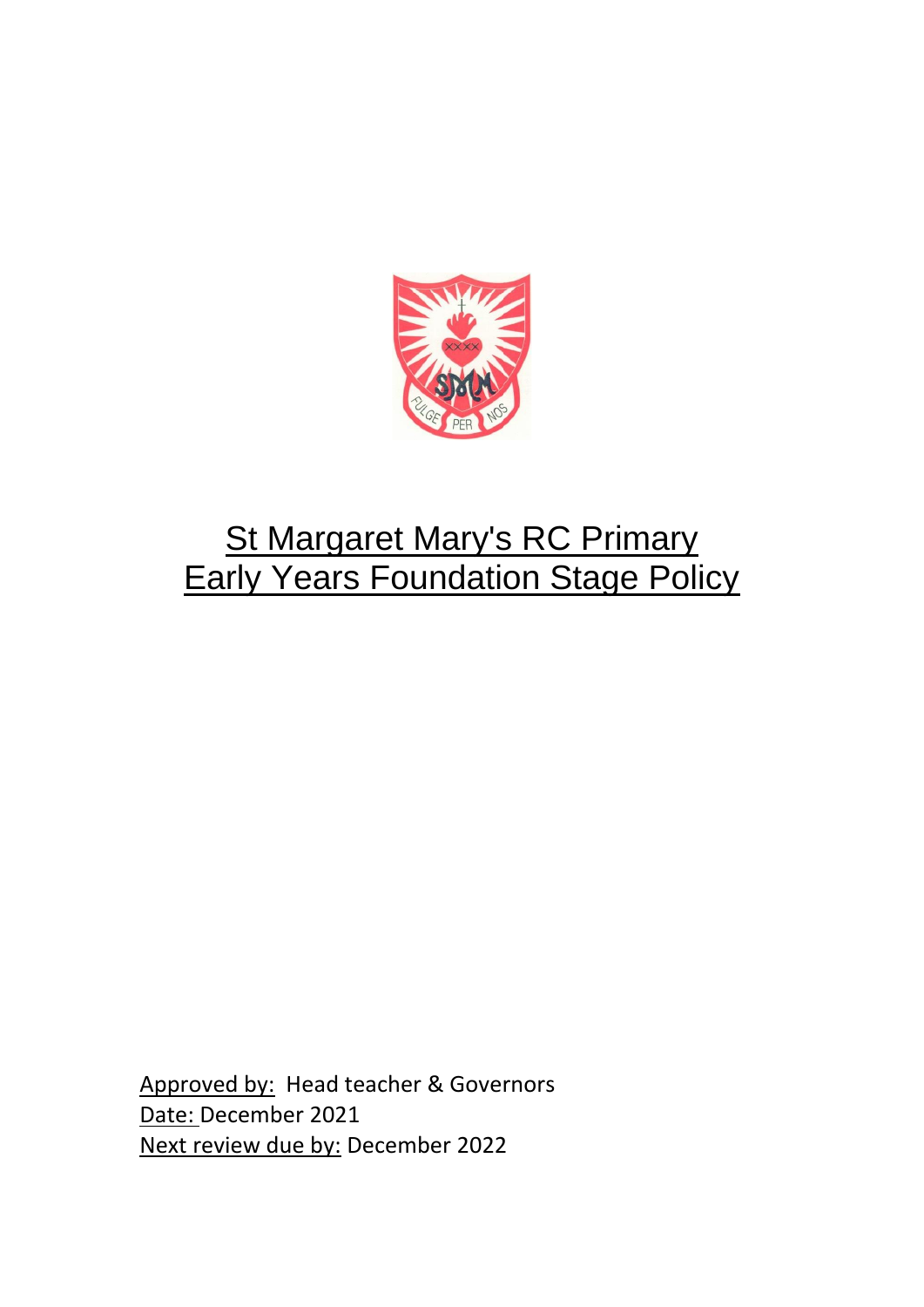## **1. Introduction**

The Early Years Foundation Stage (EYFS) applies to children from birth to the end of the Reception year. In partnership with parents and carers we enable the children to begin the process of becoming active learners for life.

# **2. Aims**

This policy aims to ensure:

 At St Margaret Mary's we aim to continuously raise the standards of education and care we provide for our children and are guided by our school mission statement:

# **We try to follow Jesus in everything we do**.

We help everybody in our school family and we try to let our light shine as the light of Jesus shines. Everyone at St. Margaret Mary's is special. We feel happy and safe. We are encouraged to value ourselves and each other in an atmosphere

of trust, good humour, acceptance and enjoyment.

- Provide a happy, safe, stimulating and challenging programme of learning and development for the children to experience as they begin their journey through school.
- Provide a broad, balanced, relevant and creative curriculum that will set in place firm foundations for further learning and development in Key Stage 1 and beyond and enable choice and decision making, fostering independence and self-confidence.
- Use and value what each child can do, assessing their individual needs and helping each child to progress.
- Develop excellent relationships with parents and carers to build a strong partnership in supporting their children.
- Provide a caring and inclusive learning environment where every child is included and supported through equality of opportunity and anti-discriminatory practice.

## **3. Legislation**

This policy is based on requirements set out in the 2021 statutory framework for the Early Years Foundation Stage (EYFS).

# **4. Structure of the EYFS**

At St. Margaret Mary's we work as an EYFS unit. We have a 90 place capacity for nursery and reception aged children with three teachers and sufficient TA support.

Our nursery children join the EYFS unit in the September after their third birthday and are offered a full time place. The nursery children settle in at their own pace and we offer a staggered intake over a three week period.

Majority of our nursery children move up to our reception cohort with a small percentage of children entering reception from another setting.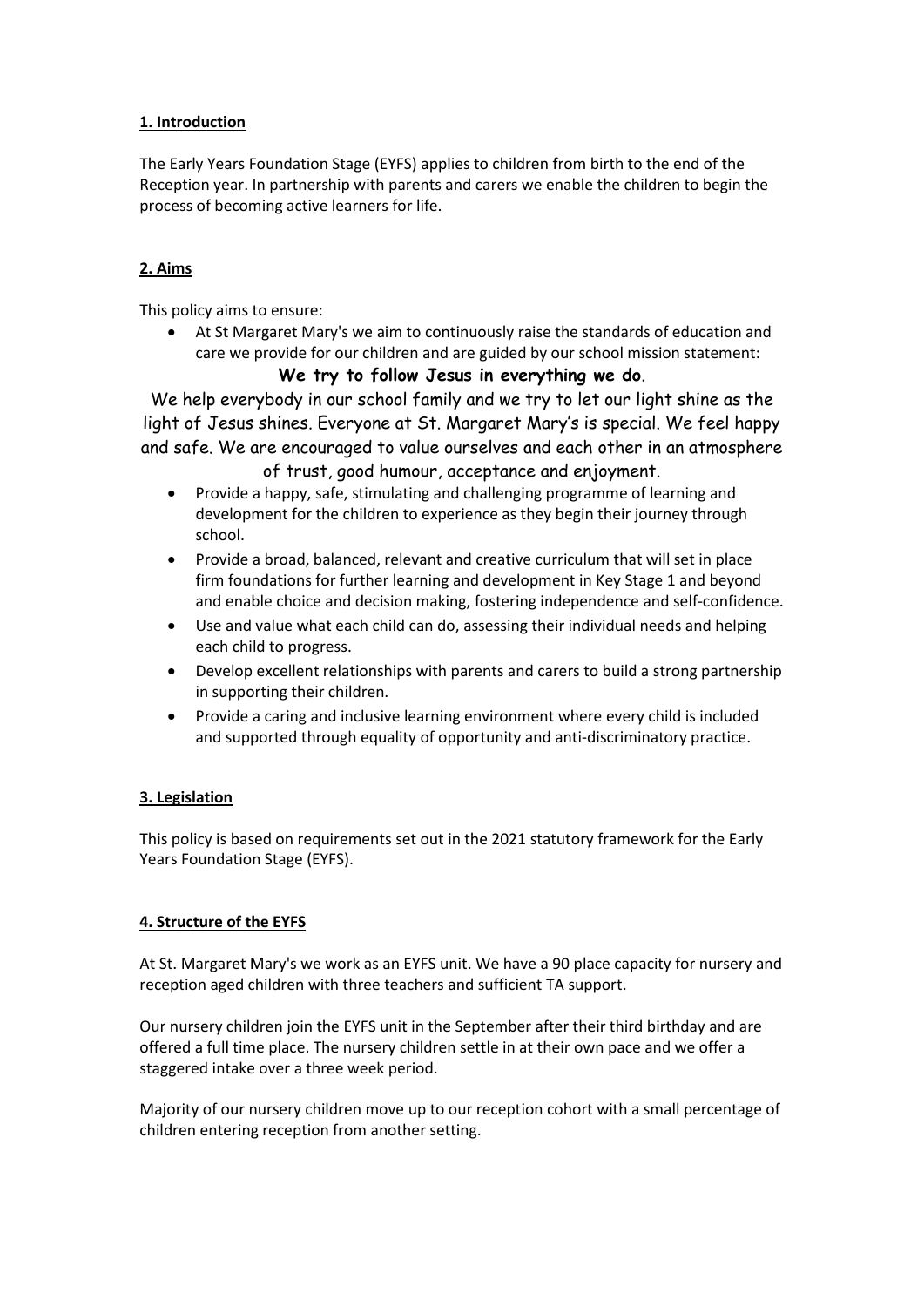We ensure our children have access to continuous indoor and outdoor provision all year round.

All parents and children are aware of and build positive close relationships with a designated key worker.

## **5. Curriculum**

St Margaret Mary's SLT and teachers have developed a curriculum that meets the requirements outlined in the new statutory framework for the Early Years Foundation Stage 2021.

The EYFS framework includes 7 areas of learning and development that are equally important and interconnected. However, 3 areas known as the prime areas are seen as particularly important for igniting curiosity and enthusiasm for learning, and for building children's capacity to learn, form relationships and thrive. It also includes the 7 areas of learning educational programmes that are the foundations to which our curriculum is based on.

The Prime areas are:

- Communication and language
- Physical development
- Personal, social and emotional development

The prime areas are strengthened and applied through 4 specific areas:

- Literacy
- Mathematics
- Understanding the world
- Expressive arts and design

**Communication and Language** The development of children's spoken language underpins all seven areas of learning and development. Children's back-and-forth interactions from an early age form the foundations for language and cognitive development. The number and quality of the conversations they have with adults and peers throughout the day in a language-rich environment is crucial. By commenting on what children are interested in or doing, and echoing back what they say with new vocabulary added, practitioners will build children's language effectively. Reading frequently to children, and engaging them actively in stories, non-fiction, rhymes and poems, and then providing them with extensive opportunities to use and embed new words in a range of contexts, will give children the opportunity to thrive. Through conversation, story-telling and role play, where children share their ideas with support and modelling from their teacher, and sensitive questioning that invites them to elaborate, children become comfortable using a rich range of vocabulary and language structures.

**Personal, Social and Emotional Development** Children's personal, social and emotional development (PSED) is crucial for children to lead healthy and happy lives, and is fundamental to their cognitive development. Underpinning their personal development are the important attachments that shape their social world. Strong, warm and supportive 9 relationships with adults enable children to learn how to understand their own feelings and those of others. Children should be supported to manage emotions, develop a positive sense of self, set themselves simple goals, have confidence in their own abilities, to persist and wait for what they want and direct attention as necessary. Through adult modelling and guidance, they will learn how to look after their bodies, including healthy eating, and manage personal needs independently. Through supported interaction with other children, they learn how to make good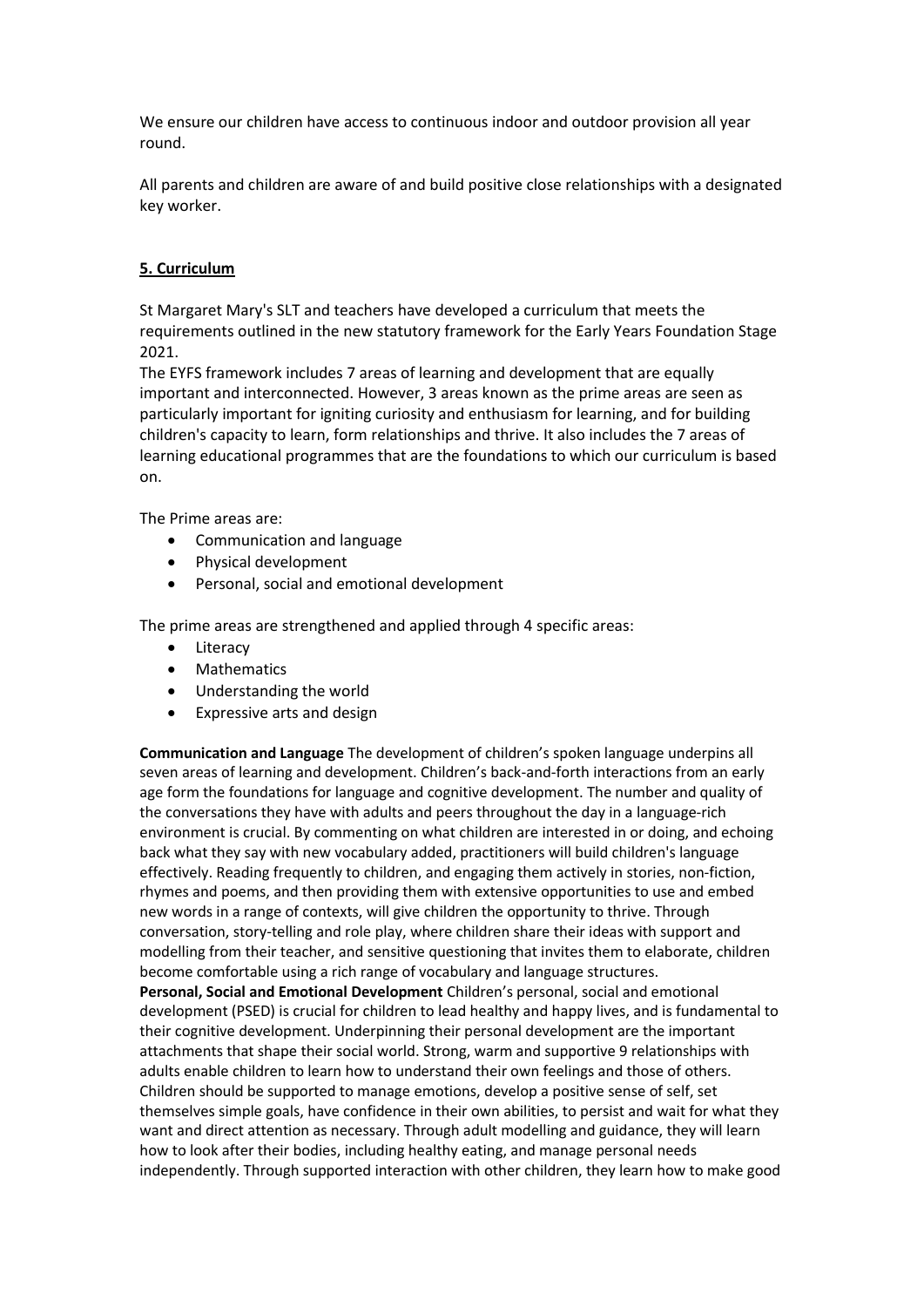friendships, co-operate and resolve conflicts peaceably. These attributes will provide a secure platform from which children can achieve at school and in later life.

**Physical Development** Physical activity is vital in children's all-round development, enabling them to pursue happy, healthy and active lives7. Gross and fine motor experiences develop incrementally throughout early childhood, starting with sensory explorations and the development of a child's strength, co-ordination and positional awareness through tummy time, crawling and play movement with both objects and adults. By creating games and providing opportunities for play both indoors and outdoors, adults can support children to develop their core strength, stability, balance, spatial awareness, co-ordination and agility. Gross motor skills provide the foundation for developing healthy bodies and social and emotional well-being. Fine motor control and precision helps with hand-eye co-ordination, which is later linked to early literacy. Repeated and varied opportunities to explore and play with small world activities, puzzles, arts and crafts and the practice of using small tools, with feedback and support from adults, allow children to develop proficiency, control and confidence.

**Literacy** It is crucial for children to develop a life-long love of reading. Reading consists of two dimensions: language comprehension and word reading. Language comprehension (necessary for both reading and writing) starts from birth. It only develops when adults talk with children about the world around them and the books (stories and non-fiction) they read with them, and enjoy rhymes, poems and songs together. Skilled word reading, taught later, involves both the speedy working out of the pronunciation of unfamiliar printed words (decoding) and the speedy recognition of familiar printed words. Writing involves transcription (spelling and handwriting) and composition (articulating ideas and structuring them in speech, before writing). **Mathematics** Developing a strong grounding in number is essential so that all children develop the necessary building blocks to excel mathematically. Children should be able to count confidently, develop a deep understanding of the numbers to 10, the relationships between them and the patterns within those numbers. By providing frequent and varied opportunities to build and apply this understanding - such as using manipulatives, including small pebbles and tens frames for organising counting - children will develop a secure base of knowledge and vocabulary from which mastery of mathematics is built. In addition, it is important that the curriculum includes rich opportunities for children to develop their spatial reasoning skills across all areas of mathematics including shape, space and measures. It is important that children develop positive attitudes and interests in mathematics, look for patterns and relationships, spot connections, 'have a go', talk to adults and peers about what they notice and not be afraid to make mistakes.

**Understanding the World** Understanding the world involves guiding children to make sense of their physical world and their community. The frequency and range of children's personal experiences increases their knowledge and sense of the world around them – from visiting parks, libraries and museums to meeting important members of society such as police officers, nurses and firefighters. In addition, listening to a broad selection of stories, non-fiction, rhymes and poems will foster their understanding of our culturally, socially, technologically and ecologically diverse world. As well as building important knowledge, this extends their familiarity with words that support understanding across domains. Enriching and widening children's vocabulary will support later reading comprehension.

**Expressive Arts and Design** The development of children's artistic and cultural awareness supports their imagination and creativity. It is important that children have regular opportunities to engage with the arts, enabling them to explore and play with a wide range of media and materials. The quality and variety of what children see, hear and participate in is crucial for developing their understanding, self-expression, vocabulary and ability to communicate through the arts. The frequency, repetition and depth of their experiences are fundamental to their progress in interpreting and appreciating what they hear, respond to and observe. *(Educational Programmes as set out in the Statutory Framework for the Early Years Foundation Stage 2021)*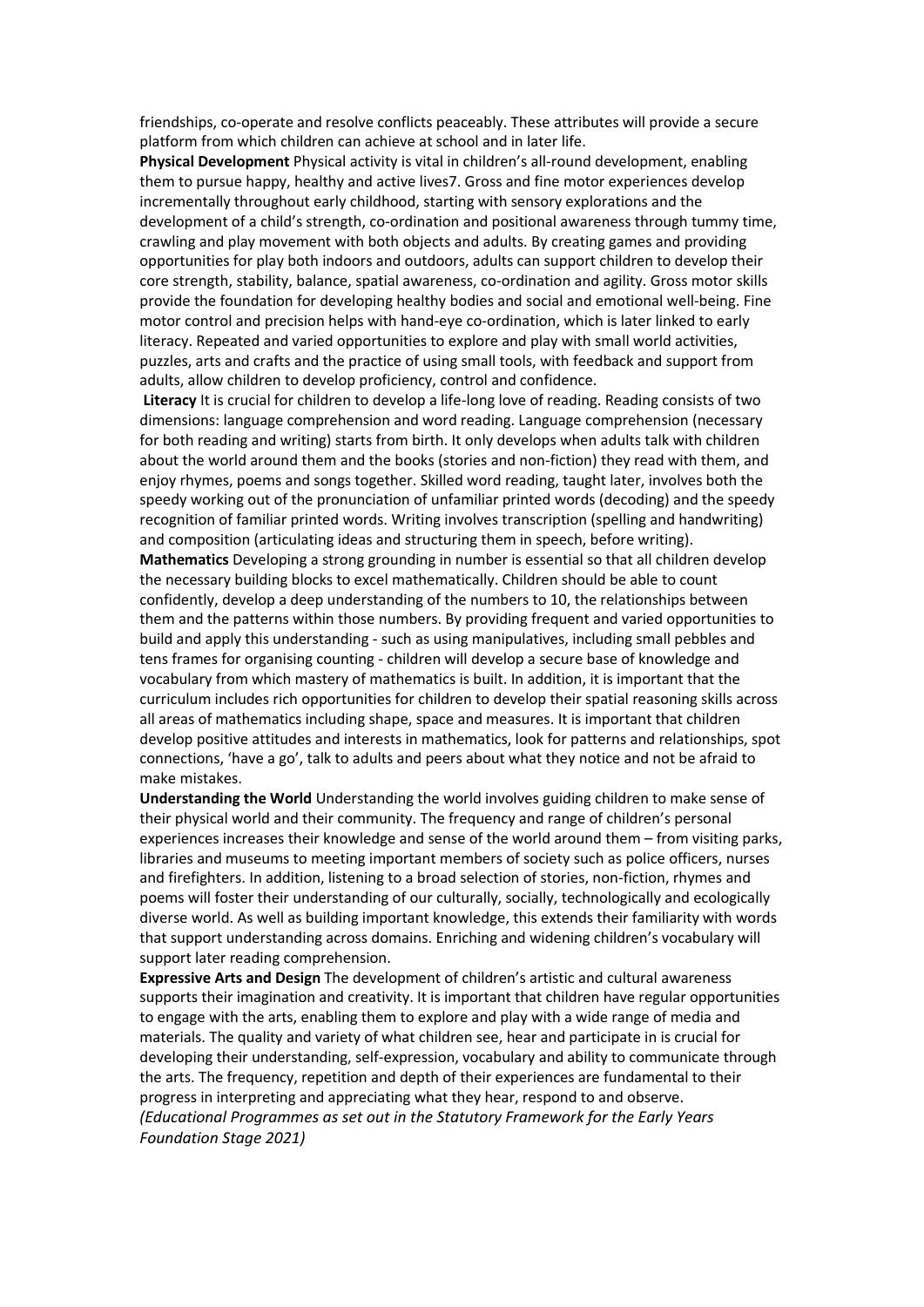The EYFS is based upon four principles:

- **A unique child** developing resilient, capable, confident and self-assured individuals.
- **Positive relationships** supporting the children in becoming strong and independent.
- **Enabling environments** where opportunities and experiences respond to the individual needs of the child by developing a strong partnership between practitioners, parents/carers and the child.
- **Learning and developing** An acknowledgement that children learn in different ways and at different rates

#### **Characteristics of Effective Learning**

We ensure that our environment and delivery of our curriculum incorporates the three characteristics of effective teaching and learning:

 *Playing and exploring* - children will have opportunities to investigate and experience things, and 'have a go'.

Through play, our children explore and develop learning experiences, which help them make sense of the world. They practise and build up ideas, learn how to control themselves and understand the need for rules. They have the opportunity to think creatively alongside other children as well as on their own. They communicate with others as they investigate and solve problems.

 *Active learning* - children will have time and space to concentrate and keep on trying if they encounter difficulties, and enjoy their achievements.

Active learning occurs when children are motivated and interested. Children need some independence and control over their learning. As children develop their confidence, they learn to make decisions. It provides children with a sense of satisfaction as they take ownership of their learning.

 *Creating and thinking critically* - we encourage and support children to have and develop their own ideas, make links between ideas, and develop strategies for doing things.

Children should be given the opportunity to be creative through all areas of learning. Adults can support children's thinking and help them make connections by showing interest, offering encouragement, clarifying ideas and asking open ended questions. Children can access resources and move around the classroom freely and purposefully to extend their learning.

#### **5.1 Planning**

Our St Margaret Mary's curriculum statement sets out our intent, implementation and impact of our newly developed curriculum. The new Development Matters 2021 and Birth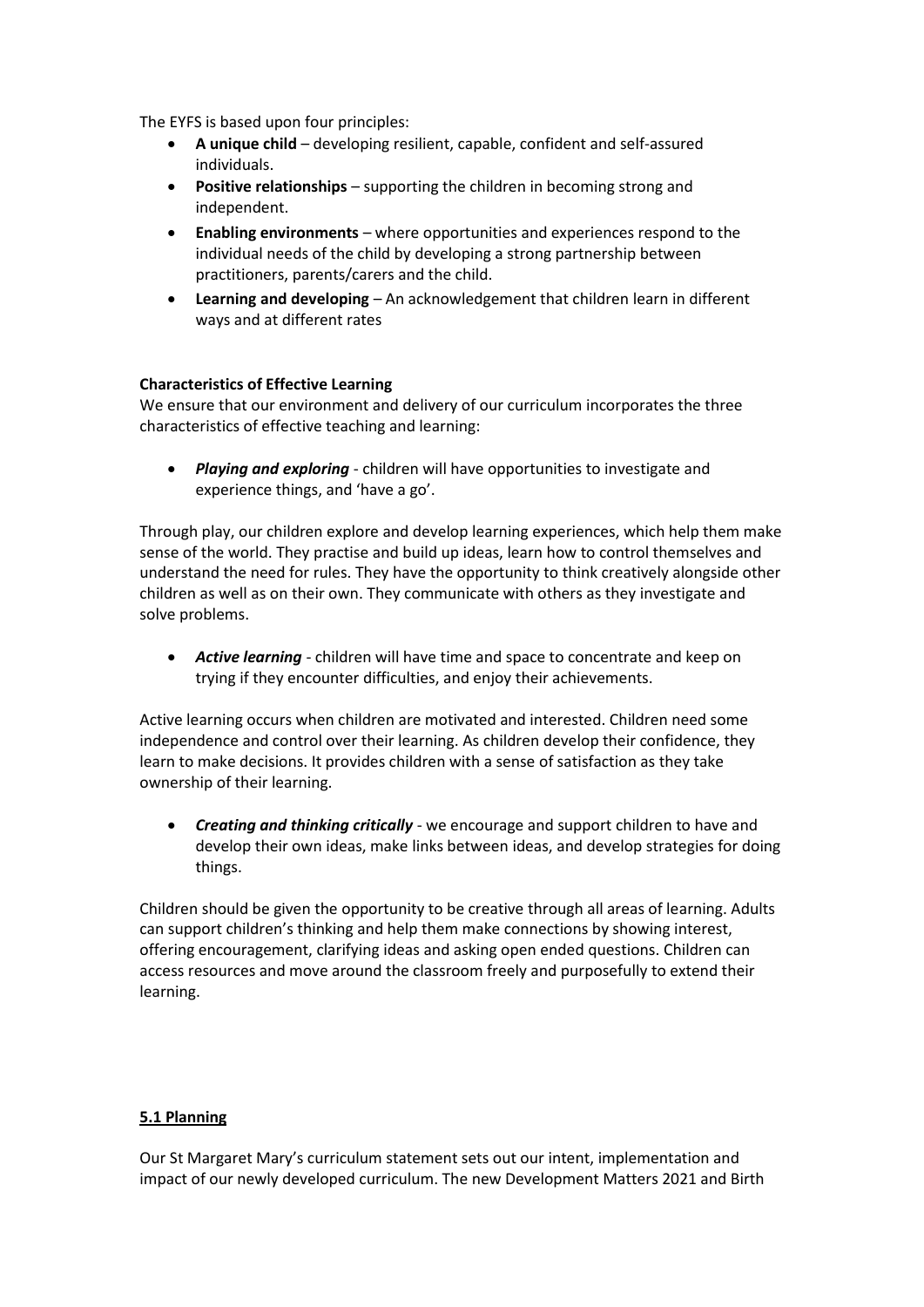To 5 Matters 2021 non statutory documents, along with learning & developmental intentions identified by EYFS teachers and SLT have been used to support the creation of our St Margaret Mary's progress model which has been specifically tailored to support practitioners in planning and identifying the intended learning outcomes, skills and development for the EYFS children at St Margaret Mary's. A long term plan maps out coverage of our St Margaret Mary's progress model that is in line with the statutory framework for the early years foundation stage 2021. Our medium-term planning identifies the intended learning with activity ideas that are linked to our overarching half termly theme.

We have an overarching theme each half term which we use as a stimulus but priority is always given to the child's interests and next steps in learning. Each week staff meet to discuss and formulate weekly plans for both indoor and outdoor continuous play provision.

Key workers support individual children's learning through an 'In the Moment Planning' map. The key worker will work closely with 2 identified children over a period of two weeks whereby learning opportunities are supported, recorded and instant 'next steps' in learning can be provided. Staff take into account the individual needs, interests, and stage of development for each child in their care, and use this information to plan a challenging and enjoyable experiences.

Where a child may have a special educational need and/or disability, staff will liaise with school inclusion manager and consider whether specialist support is required, linking with relevant services from other agencies, where appropriate. We ensure planning is inclusive for all of our young learners.

We plan specific lesson activities for our 'carpet sessions' across nursery and reception. We plan daily phonics and are transitioning from using guidance from the 'Letters and Sounds' document to our new 'Little Wandle' phonics scheme for both in nursery and reception.

#### **5.2 Teaching**

Each area of learning and development is implemented through planned, purposeful, play, and through a mix of adult-led and child initiated activities. Practitioners respond to each child's emerging needs and interests, guiding their development through warm, positive interaction. The indoor and outdoor learning environment supports a huge part of every child's independence and daily learning experiences. When planning and teaching practitioners always reflect on the characteristic of effective learning and have this at the core of the practice and provision.

As children grow older, and as their development allows, the balance gradually shifts towards more activities led by adults, to help children prepare for more formal learning, ready for Year 1.

We have a clearly structured timetable that allows time for child initiated learning and incorporates some formal teaching sessions, for example, daily phonics, daily maths, RE adult led focus as well as other areas of development from the statutory framework for the early years foundation stage. All practitioners take responsibility for teaching whether that be individual children or groups of children.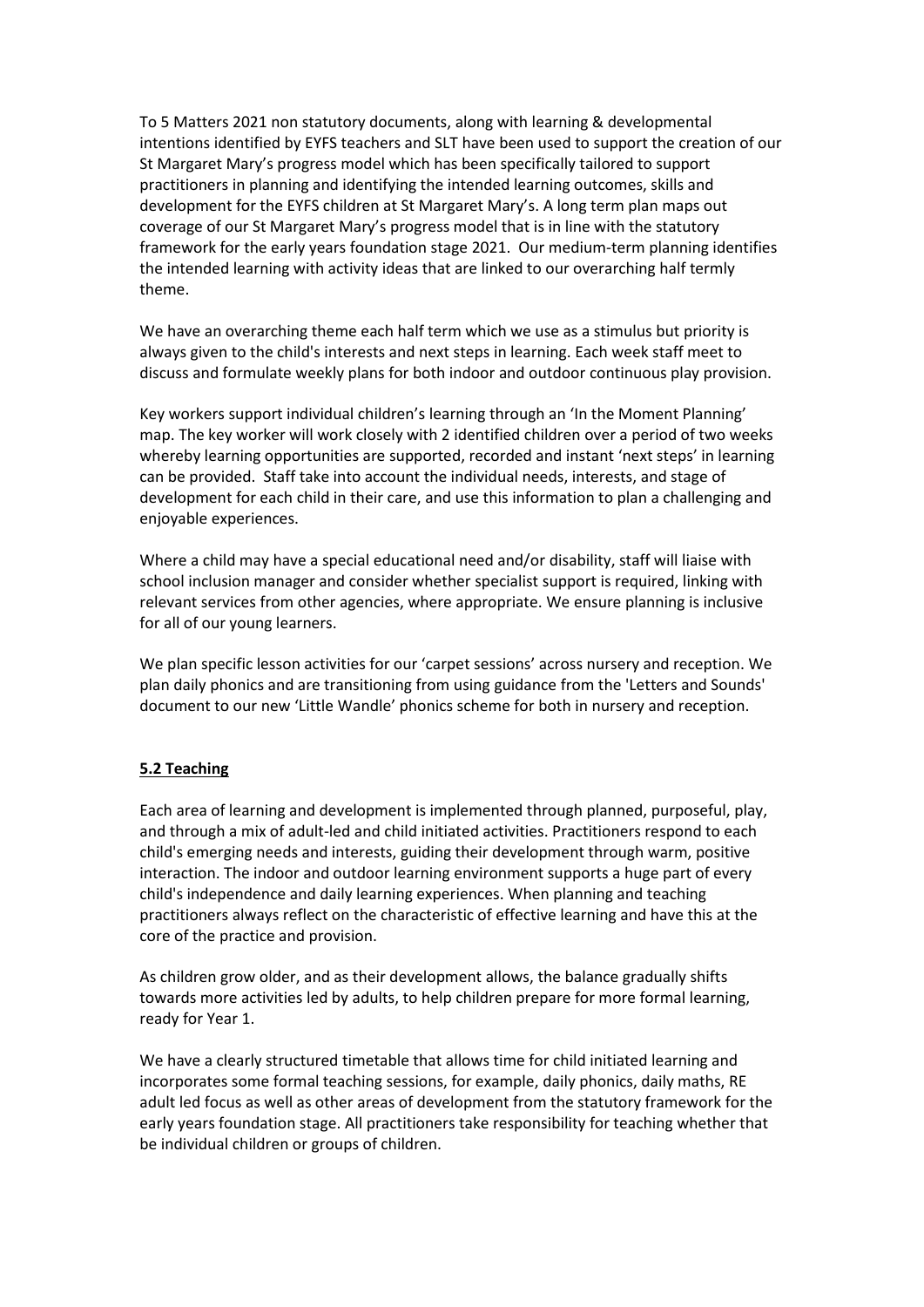#### **6. Assessment**

The Foundation Stage Profile is the nationally employed assessment tool that enables teachers to record their observations at the end of the Early Years Foundation Stage, and to summarise pupils' progress towards the 17 Early Learning Goals. It covers each of the seven areas of learning contained in the statutory framework for the Early Years Foundation Stage 2021.

We record each child's level of development against the 17 early learning goals as emerging or expected. We make regular assessments of children's learning, and we use this information to ensure that future planning reflects identified needs.

Assessment in the Foundation Stage takes the form of both formal and informal observations, photographic evidence and through planned activities. Assessment is completed regularly and involves both the teacher and other adults, as appropriate. The collection of assessment data in the Foundation Stage Profile is a statutory requirement.

During the first half term in Nursery, the teacher and Key workers work closely with their key worker children to gauge a baseline judgement based on the 'prime areas' of learning, i.e. communication & language, personal, social and emotional development and physical development. This is through the use of observations and interactions, staff will measure against the St Margaret Mary's progress model. End of year nursery results are the basis for which reception practitioners use and build on through observations and assessments to form the baseline judgement for reception children. Reception children will also complete the statutory Reception Baseline Assessment (RBA) which was introduced from September 2021. These assessments allow us to identify patterns of attainment within the cohort, in order to adjust the curriculum and teaching programme for individual children and groups of children.

Foundation Stage staff use observations as the basis for planning. Staff are skilled at observing children to identify their achievements, interests, characteristics of learning and next steps for learning. These observations then lead the direction of the planning. Relevant and significant observations are recorded in year group learning journey floor books and children's individual learning journeys. Key workers update progress records and learning journals and records examples of each child's work which is overseen and monitored by the class teacher and EYFS leader. Class teachers, with support from key workers will identify termly progress made of every child which is measured against the St Margaret Mary's progress model. Children's progress and attainment will be monitored weekly and half termly following formal assessments, interventions and teacher observations. Learning, 'next steps' and children's interests are also recorded on 'In the Moment Planning' maps.

We are involved in termly cluster school moderation meetings, half termly whole school moderation meetings and regular in-house EYFS moderation meetings.

Towards the end of the final term in Reception we have a moderation meeting from the local authority to quality assure our Foundation Stage Profile judgements then once judgements are secure they are submitted to the LA for analysis.

#### **7. Working with parents**